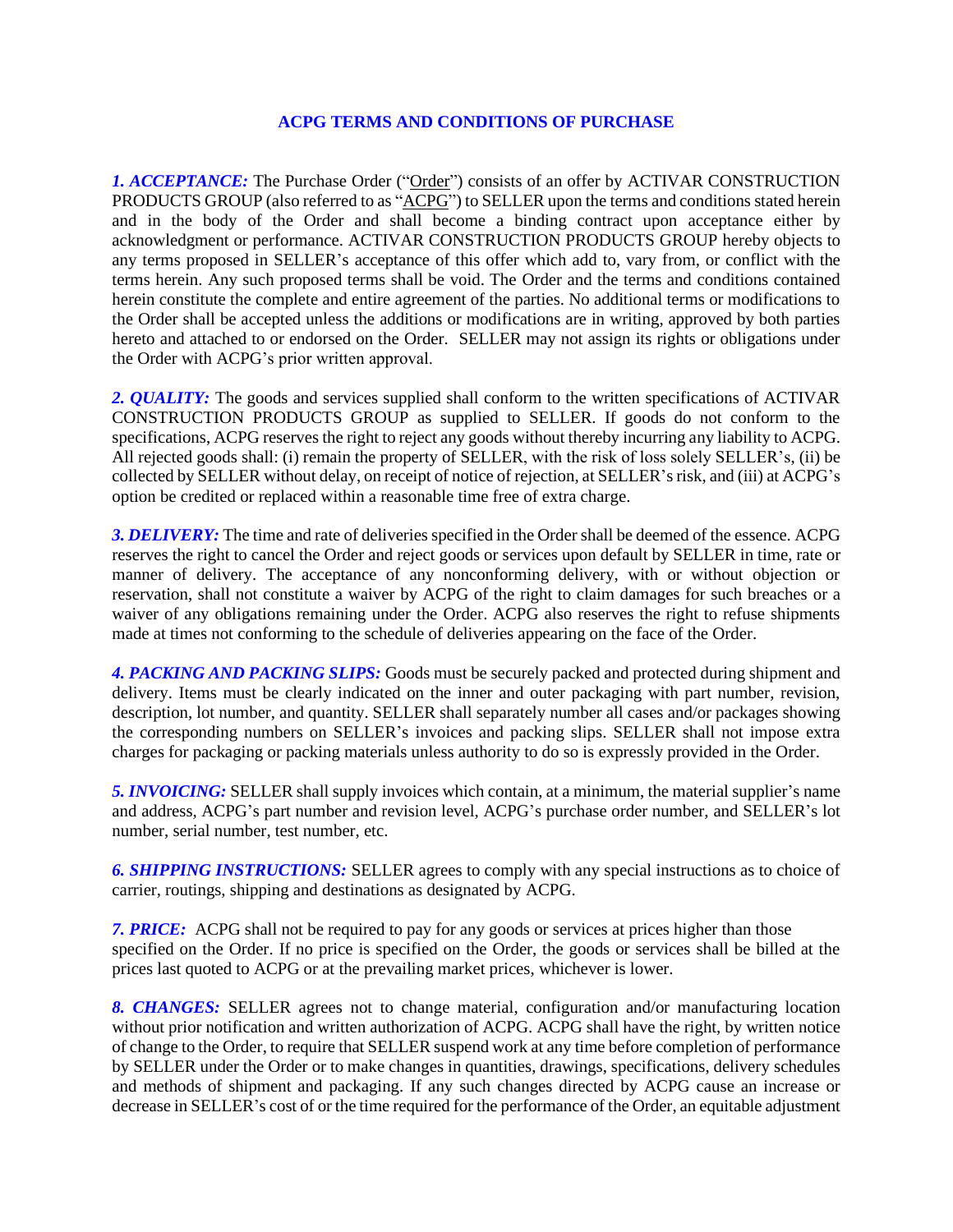shall be made and the Order shall be modified in writing accordingly. Any claim for adjustment must be asserted by SELLER in writing within (30) days from SELLER's receipt of such written notice of change to the Order. Changes shall not be binding upon ACPG, nor shall any claim for adjustment be recognized, unless a written notice of change to the Order authorizing such changes has been issued and signed by ACPG.

*9. NOTICE OF LABOR DISPUTE:* Whenever an actual or potential labor dispute impairs or delays or threatens to impair or delay SELLER's performance, SELLER shall immediately give written notice thereof to ACPG, including all relevant information with respect thereto requested by ACPG.

10. **GOVERNINGLAW:** The Order shall take effect and shall be construed in accordance with the internal laws of Minnesota, without regard to its conflicts of law provisions.

*11.***VENUE***:* In the event of a dispute which ACPG and SELLER are unable to resolve through negotiations, the parties hereby agree to the exclusive venue of the District Court for Hennepin County, Minnesota, or, if jurisdictionally available, federal courts located in Minneapolis, Minnesota.

*12.***SURVIVAL***:* These terms and conditions shall survive the termination and performance of the Order.

13. COMPLIANCE WITH LAW: SELLER warrants that the goods and/or services to be furnished hereunder shall be manufactured and sold in compliance with all relevant laws, regulations and procedures whether imposed by ACPG or any governmental or administrative entity.

*14. GRATUITIES:* SELLER warrants that it has not offered or given and will not offer or give to any employee, agent, or representative of ACPG, any gratuity. Any breach of this warranty shall be a material breach of each and every contract or order between ACPG and SELLER, whether now in existence or hereafter arising and may result in termination of any or all such contracts or orders.

*15. FUEL SURCHARGES:* ACPG retains the right and authority to reject any and all fuel surcharges not previously agreed upon in writing.

*16. WARRANTIES CONCERNING GOODS AND SERVICES:* SELLER expressly warrants that all goods and services covered by the Order shall conform to the specifications, drawings, samples or other descriptions upon which the Order is based, shall be fit and sufficient for the purpose intended, merchantable, and free from defects in material, workmanship or design.

*17. INSPECTION:* All articles, material, and workmanship are subject to inspection and testing at the place of manufacture or at destination or at both places by a ACPG representative or agent.

18. INSURANCE: SELLER shall carry commercially reasonable levels of insurance which shall include coverage for products and completed operations liability and contractual liability as well as comprehensive general liability insurance.

*19. REJECTIONS:* ACPG reserves the right to reject and receive full credit for any good or service which is defective as to material, workmanship, fabrication or quality or which is not in conformity with the specifications, drawings, or any sample approved by ACPG. ACPG may return, at the risk and expense of SELLER, for full credit, any such goods. Without extra cost to ACPG, at the option of and upon receipt of written instructions from ACPG, SELLER will immediately (i) replace to the complete satisfaction of ACPG, all previously rejected material or services; or (ii) cure all such defects or non-conformities. Rejected articles shall not be resubmitted for acceptance without concurrent notice of their prior rejection. ACPG, after acceptance of articles or services which appear to conform to SELLER's warranties, may